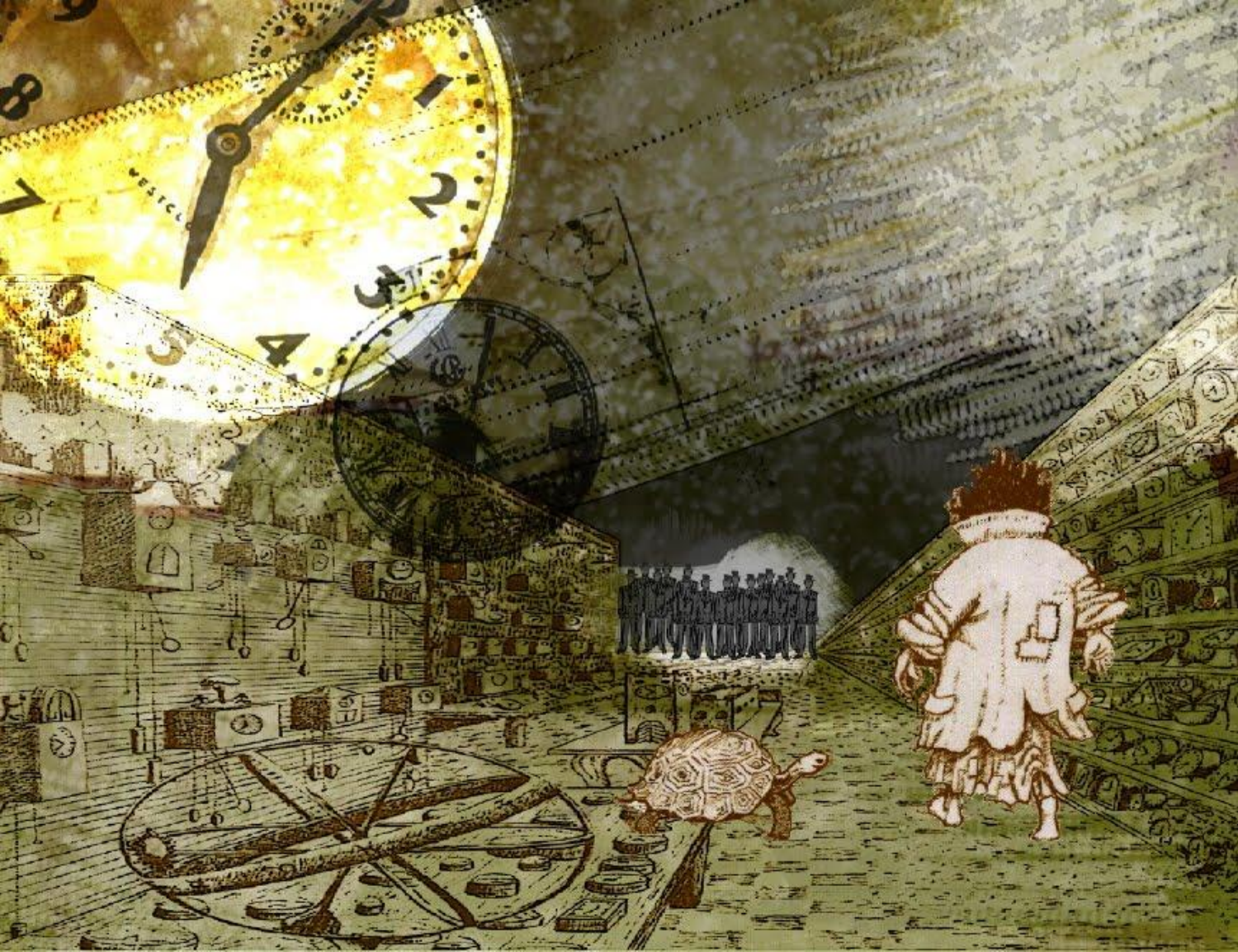

*Eugenio TOUSSAINT (MÉXICO, 1954 - 2011)* 

*<https://www.eugeniotoussaint.com/>*

 "Popular music in general influences my writing in one way or another, although I am not trying to recreate that type of music in my own work, but rather try to capture the essence of it and hopefully apply it to my own way of saying things."

*Taken from "Inside The Mind Of The Composer: A Q&A With Eugenio Toussaint"*  **Philharmonic Orchestra of the Americas***, December 2006*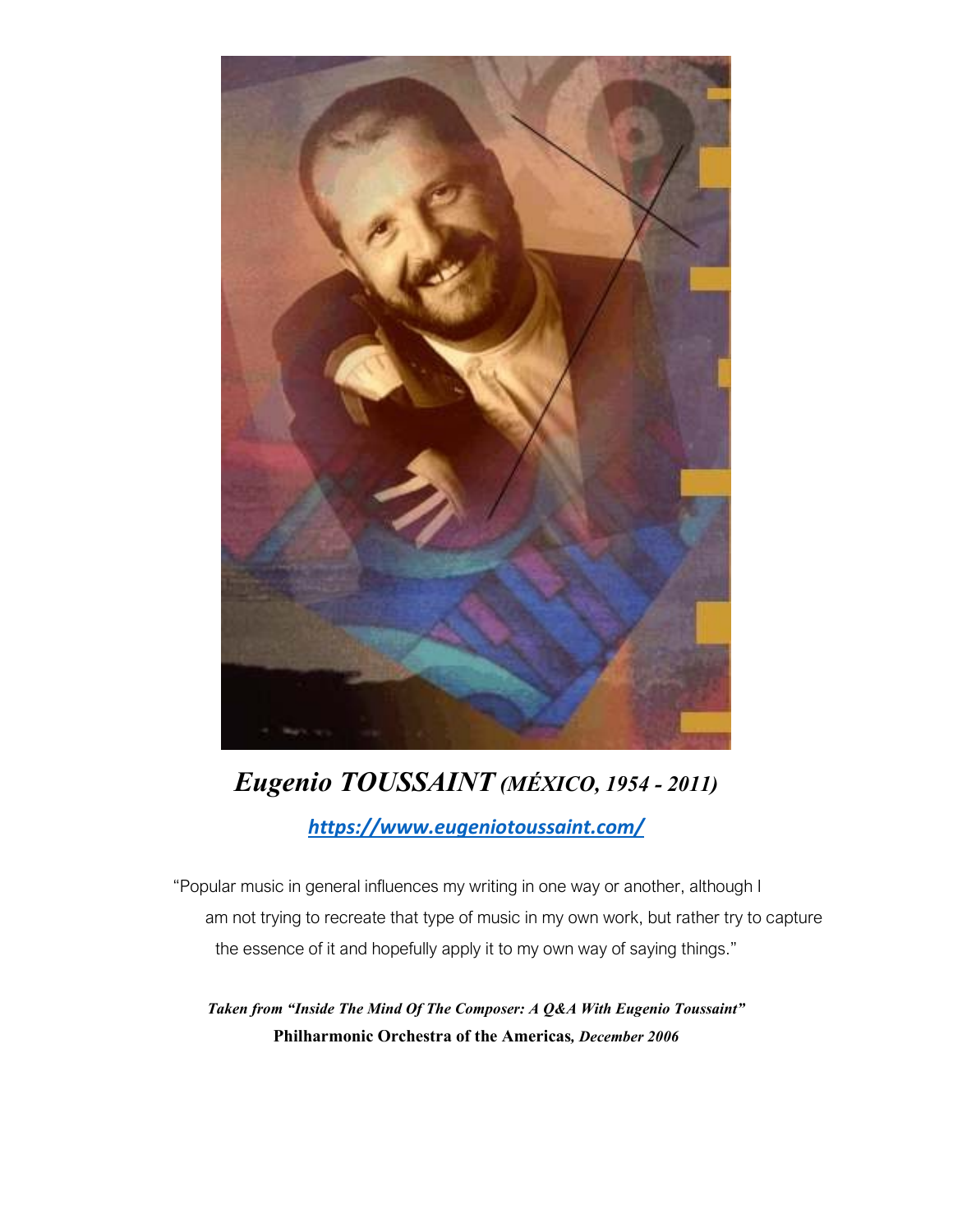## *E N G L I S H:*

## *EUGENIO TOUSSAINT (MEXICO, 1954 - 2011)*

Born in Mexico City and self-taught for the most part, Toussaint studied privately since 1974 with *Jorge Pérez Herrera* (piano harmony) and *Néstor Castañeda* (piano technique). At 21, he joined the *Blue Note Band* of *Roberto Aymes* (a double bass player), performing all over Mexico and making his first recordings of original compositions. One year later, he created the **Sacbé<sup>\*</sup> Band**, a pivotal group in the history of Mexican jazz.

In 1979, he traveled to the United States, where he created a new version of the Sacbé\* Band (Minneapolis, MN -1979), attended the *¨Dick Grove Music Workshops¨* (Los Ángeles, CA -1980), joined forces with *Jon Crosse*  (saxophone player) and undertook orchestration studies with *Albert Harris*. From 1982 until 1986 Toussaint collaborated with *Herb Alpert* (trumpet player) and with *Paul Anka* (Singer) as musical director.

Back to Mexico in 1986, Toussaint undertook an important activity as a Music composer. His works have been performed and premiered by the *National Symphonic Orchestra*, the *UNAM Philharmonic*, the *Latin American Quartet*, the *Carlos Chávez Youth Orchestra*, the *Camerata of the Americas*, the *Jazz Orchestra from the Berklee College of Music* (Boston, MA), the *Curtis Ensemble* (Philadelphia, PA), among many others. He was selected twice by the *National Fund for the Culture and the Arts of Mexico.*

Eugenio also remained very active in the world of Jazz, earning two nominations for the Grammy Awards (in Latin Music) with the CD's *Gauguin* (2001) and *Chamber Music* (2004). Together with *Eddie Gómez* and *Gabriel Puentes*, he recorded the CD *Oinos: Music to enjoy with wine* (2008). He passed away in Mexico City (2011), shortly before completing the recording of a project for transverse flute and orchestra with *Miguel Ángel Villanueva.*

A self-taught composer fueled by popular music and by his many experiences as a music arranger, jazz performer, record producer, composer and music commissioner, Eugenio Toussaint brings out in his works a personal language with a great knowledge of the unique features of instruments and their best combinations.

**\*SACBÉ :** The word *sakbej* comes from «sak», white and «bej», road. It refers to elevated roads covered by white plaster, between 4 to 20m wide and up to 300 km long. They linked temples, squares and building groups inside the Mayan cities, yet some of these roads also linked different cities. Some of these roads still remain in the Yucatan Peninsula and in some places of Guatemala.

## **M O M O (1998)**

Named after the main character from the novel by German writer *Michael Ende* \*\*, Momo is a one-move-ment composition with three continuous sections: fast – slow - fast. The work is cleverly built atop simple and easily identifiable intervals that entwine and converse into different shapes that mirror the lively and contrasting moods on each section (feelings of surprise, loneliness, longing, enthusiasm, endeavor, joyful ingenuousness.etc.)

#### **Free texts and translations by Carlos Egry, on notes and comments by:**

**<https://www.eugeniotoussaint.com/>**

**[https://es.wikipedia.org/wiki/Eugenio\\_Toussaint](https://es.wikipedia.org/wiki/Eugenio_Toussaint)**

**Inside The Mind Of The Composer: A Q&A With Eugenio Toussaint - Philharmonic Orchestra of the Americas, December 2006**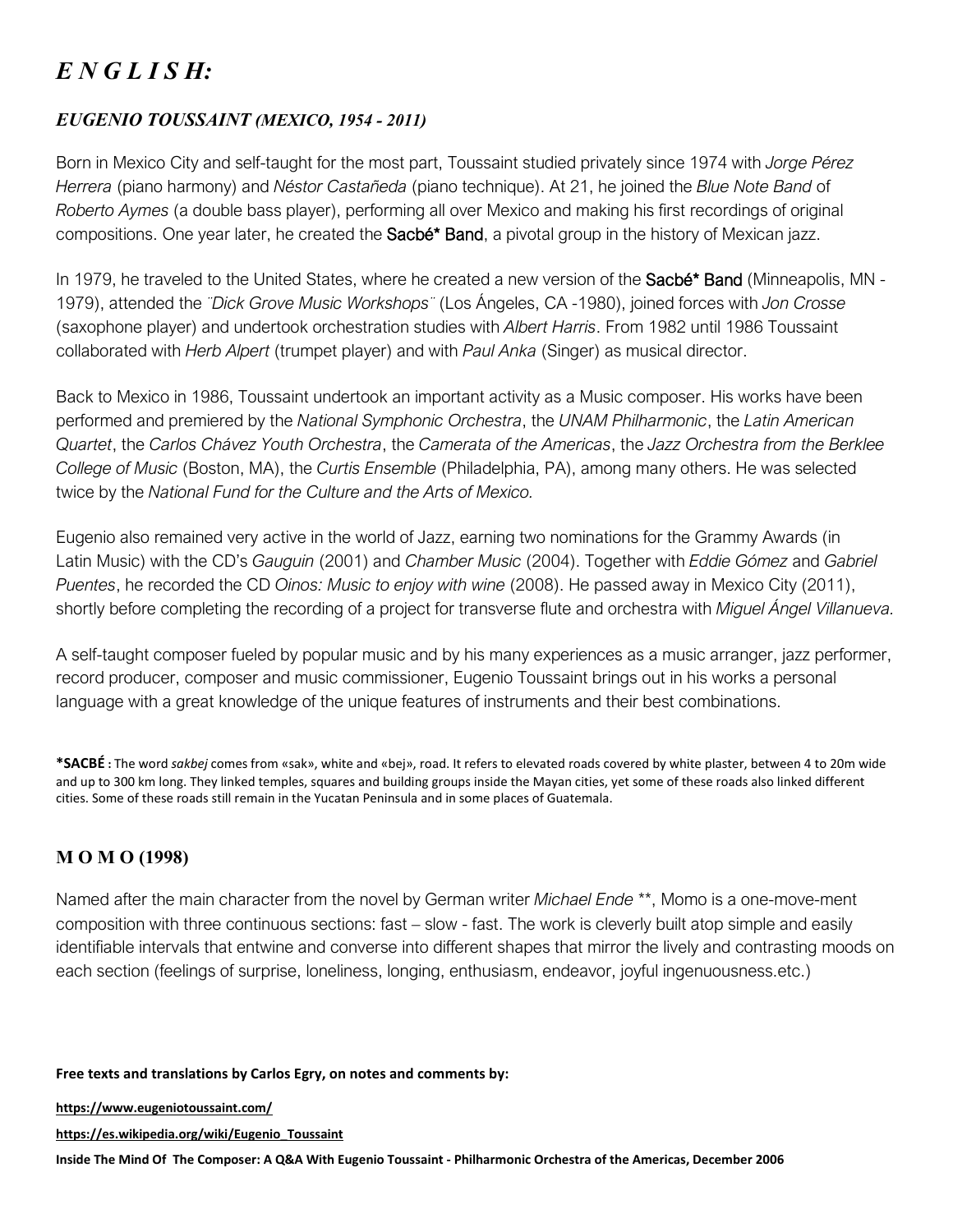

**MOMO** *Sculpture by Ulrike ENDERS (1944) Michael ENDE Square – Hannover, GERMANY*

**MOMO\* oder Die seltsame Geschichte von den Zeit-Dieben und von dem Kind, das den Menschen die gestohlene Zeit zurückbrachte.** *(Momo, or the strange story of the time thieves and the girl who brought the stolen Time back to the people)* 

Novel written by *Michael Ende\*\** and published in 1973. *Momo* is an orphan girl gifted with an astonishing ability to listen. She has many friends and dwells in the ruins of an old amphitheater. Because of her unique personality, she represents a serious menace to the *Timesavings Bank*, whose agents - the *"gray gentlemen"* – try unsuccessfully to get rid of her. These *"gray men"* promote the idea of "time saving" among people. Under their spell, life turns drab and sterile, as many people stop doing all that is deemed a waste of time like art, fantasy or even sleep. Actually, the more one person saves time, the less life she/he has, while the *"gray gentlemen"* absorb it in the shape of cigars, made from the dry petals of the hour-lilies that represent time. Without these cigars, the *"gray gentlemen"* can't exist. *Momo*, together with *Cassiopeia* (a turtle that communicates by the way of shining messages on her carapace) will struggle against the dictatorship of the *Timesavings Bank* and manage to bring back Time for all.

This children's novel of surreal and mystical undertones is a dire warning on the dangers from falling under the seduction of groups powerful enough to sway the lifestyles of people. It is also a thorough critic on the rational mode for perceivig time, which excludes the myriad of little moments and sensations that, apparently useless and of little economic value, remain of paramount necessity for the inner life of human beings.



\*\***Michael Ende** (Germany, 1929 - 1995) was a writer of child and fantasy litterature. His most acclaimed works are his novels *Momo, the Neverending Story* and *Jim Button and Luke the Engine Driver*. His books have been published in more than 40 languages, over 20 million prints and have been the source for many movies, theather plays, operas and music compositions. *Ende* was one of the most popular and famous writers from the 20th century, mainly because of the huge success of his fantasy works for children.

**Free texts and translations by Carlos Egry, over comments and notes by: WIKIPEDIA:**  [https://en.wikipedia.org/wiki/Michael\\_Ende](https://en.wikipedia.org/wiki/Michael_Ende)

[https://en.wikipedia.org/wiki/Momo\\_\(novel\)](https://en.wikipedia.org/wiki/Momo_(novel))

**PSICOPALABRAS (2020)** <https://adriw.com/c-literatura/resumen-de-momo/>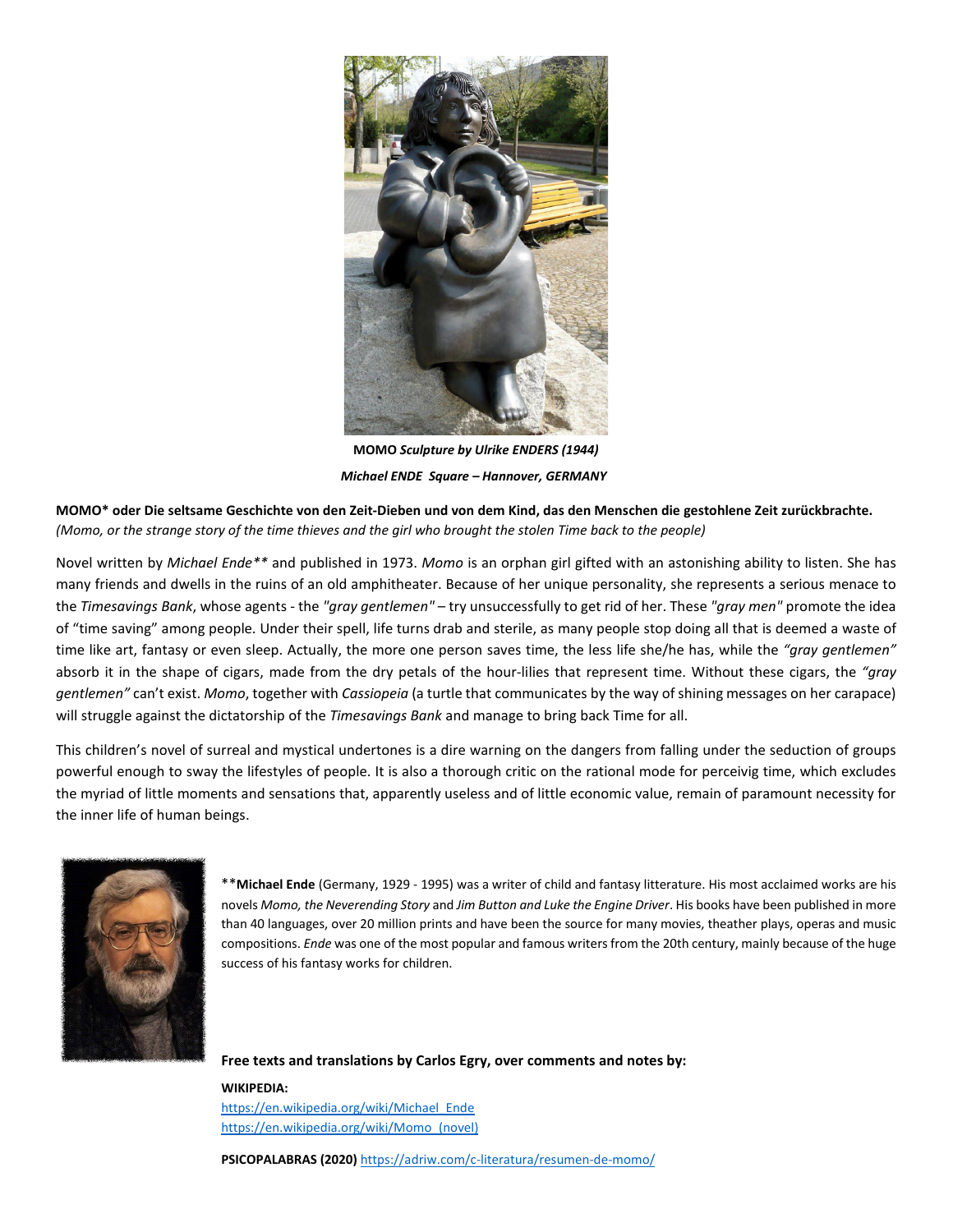# *E S P A Ñ O L:*

## *EUGENIO TOUSSAINT (MÉXICO, 1954 - 2011)*

Nació en Ciudad de México. Inició con una formación autodidacta, aunque estudió desde 1974 en forma privada armonía para piano y técnica pianística (con *Jorge Pérez Herrera* y *Néstor Castañeda* respectivamente). A los 21 años, se integró a la banda *Blue Note* del contrabajista *Roberto Aymes*, con quien se presentó por toda la República mexicana y realizó sus primeras grabaciones de música original. Un año después, fundó el grupo **SACBÉ\***, mismo que haría historia por sus trabajos en el jazz mexicano.

En 1979, viajó a los Estados Unidos, donde forma una nueva versión de **SACBÉ\*** (Minneapolis, MN -1979), asiste a los *¨Dick Grove Music Workshops¨* (Los Ángeles, CA -1980), une fuerzas con *Jon Crosse* (saxofonista) y realiza estudios de orquestación con *Albert Harris*. De 1982 a 1986 trabajó con *Herb Alpert* y con el cantante *Paul Anka* (director musical).

En 1986 regresó a México para desempeñar principalmente su papel de compositor de música. Sus piezas han sido interpretadas, entre otros, por la *Orquesta Sinfónica Nacional*, la *Orquesta Filarmónica de la UNAM*, el *Cuarteto Latinoamericano*, la *Orquesta Escuela Carlos Chávez*, la *Camerata de las Américas*, la *Orquesta de Jazz del Berklee College of Music* (Boston, MA) y el *Curtis Ensemble* (Philadelphia, PA), además de haber recibido en dos ocasiones una beca del *Fondo Nacional para la Cultura y las Artes*.

Eugenio permaneció activo en el ámbito del jazz, obteniendo dos nominaciones a los Grammy Awards en la categoría Latin Music por los álbumes *Gauguin* (2001) y *Música de cámara* (2004). Junto a *Eddie Gómez* y *Gabriel Puentes*, grabó en 2008 el álbum *Oinos: Música Para Beber Vino*. Falleció en la Ciudad de México (2011), poco antes de concluir la grabación de un proyecto musical para flauta travesera y orquesta con el flautista *Miguel Ángel Villanueva*.

Compositor autodidacta nutrido en la música popular y en sus variadas experiencias como arreglista, jazzista, productor y autor comisionado, Eugenio Toussaint se expresa en un idioma personal, con gran conocimiento de las características particulares de los instrumentos y de sus mejores combinaciones.

**\*SACBÉ :** La palabra *sakbej* proviene de «sak», blanco y «bej», camino. Eran caminos elevados cubiertos por estuco blanco o cal de entre 4 y 20 m de ancho y hasta 300 km de largo. Generalmente conectaban plazas y templos o grupos estructurales dentro de las ciudades mayas, pero otros conectaban las ciudades entre sí. Algunos de ellos aún existen en la península de Yucatán y en ciertos lugares de Guatemala.

### **MOMO\* (1998)**

Inspirada sobre la novela homónima del escritor alemán *Michael Ende\*\**, Momo es una pieza dividida en tres secciones: rápido-lento-rápido. La obra se edifica ingeniosamente sobre sencillos motivos (intervalos bien identificables), que se entrelazan y dialogan en diferentes formas según las atmósferas vívidas y contrastantes de cada sección (sentimientos de sorpresa, nostalgia, soledad, entusiasmo, emprendimiento, alegre ingenuidad, etc.).

**Texto libre y traducciones por Carlos Egry, sobre notas y comentarios de:**

**<https://www.eugeniotoussaint.com/>**

```
https://es.wikipedia.org/wiki/Eugenio_Toussaint
```
**Inside The Mind Of The Composer: A Q&A With Eugenio Toussaint - Philharmonic Orchestra of the Americas, December 2006**